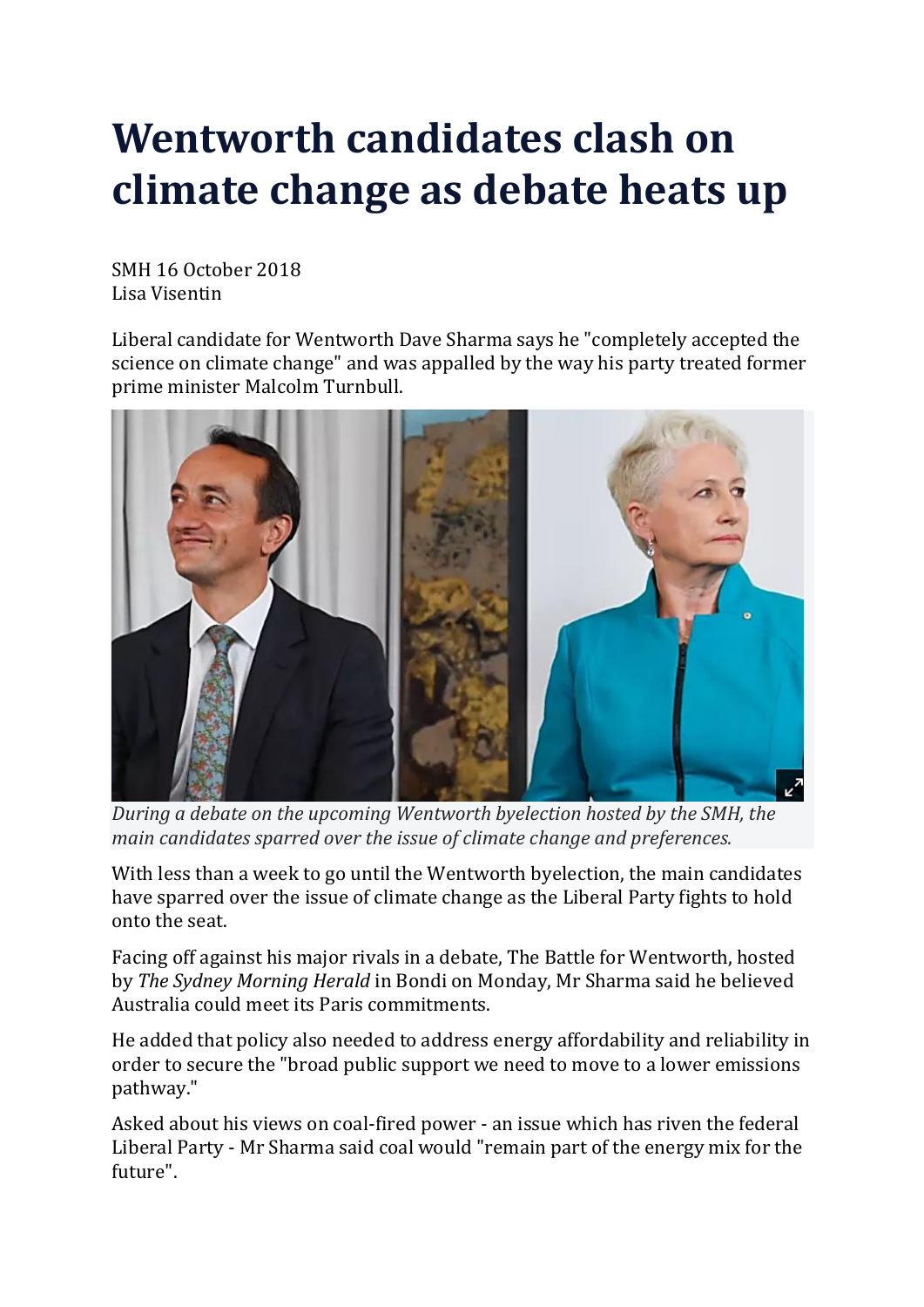"But I do firmly believe that as technology gets better – particularly technology for renewable storage - and as schemes like the Snowy Mountains Hydro 2.0 come online, we will be increasingly able to transition away from that and towards more renewables in our energy mix," Mr Sharma said.

However, he was taken to task on the issue by independent candidate Dr Kerryn Phelps, who is regarded as the main challenger capable of breaking the Liberal's hold on the seat.



*The five main candidates in Saturday's byelection at Monday's debate. From left Dave Sharma (Liberals) Kerryn Phelps (independent), Tim Murray (Labor), Dominic Wy Kanak (Greens), Licia Heath (independent). CREDIT: NICK MOIR*

Dr Phelps suggested Mr Sharma would be hamstrung by the warring views on climate change within the Liberal Party, which has fuelled policy intransigence and was one of the factors in the dumping of Mr Turnbull as prime minister.

"Regardless of what your views are, your party is dominated by climate change sceptics," Dr Phelps said at the forum.

"Unless you are prepared to cross the floor, you are going to have to vote with a government that doesn't believe that climate change is real and doesn't have a policy on climate change."

Mr Sharma also pleaded with voters to give the Liberals another chance even though it booted Mr Turnbull, whom he described as a "mentor and a friend", from the top job in August.

"I, too, was appalled at the treatment that was meted out to him," Mr Sharma said.

Dr Phelps argued that a "strong local independent" could "create a stabilising influence to keep the government to account and not just be a rubber stamp".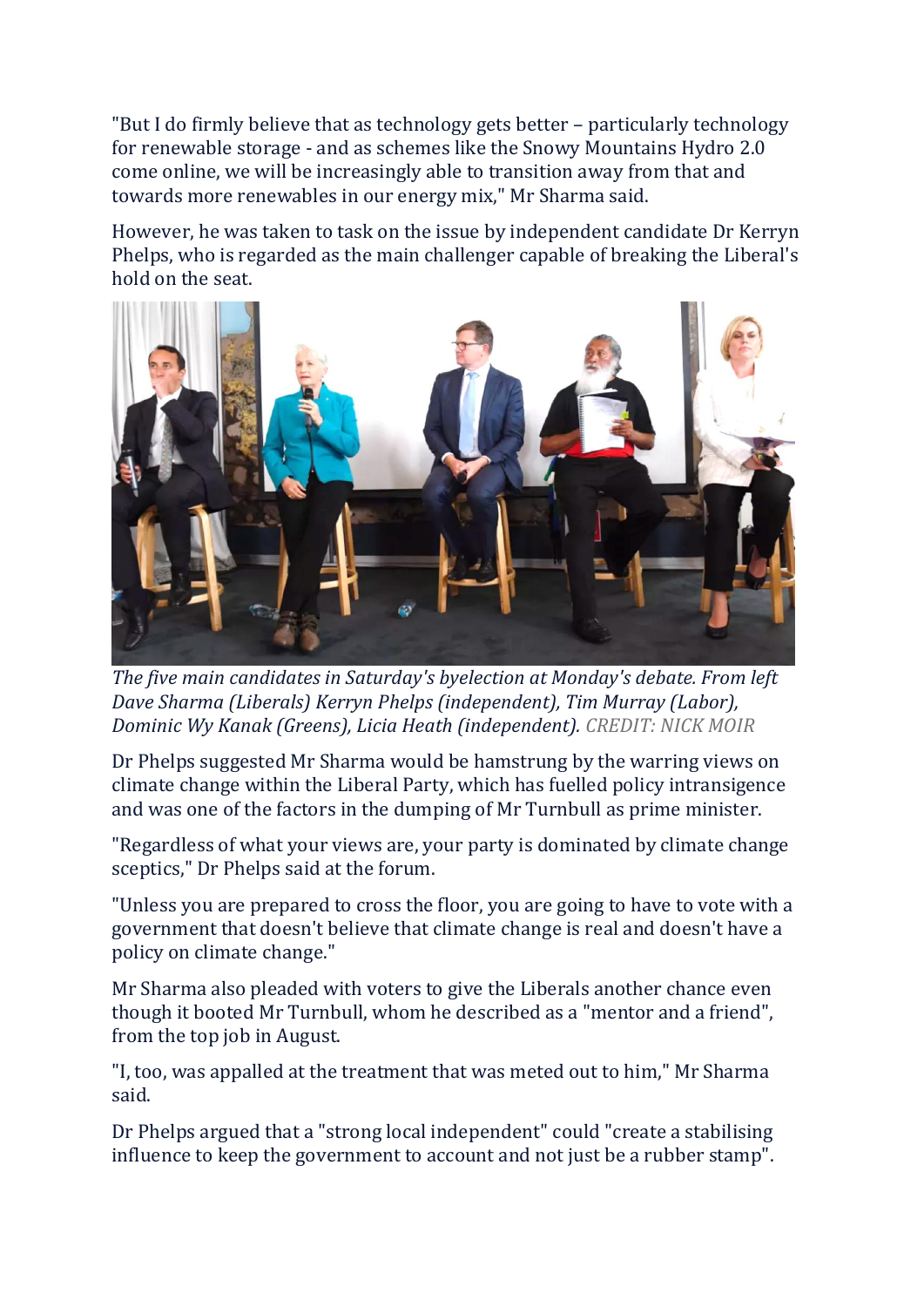But in a firm exchange with rival independent Licia Heath, Dr Phelps was forced to defend her decision to preference the Liberal Party ahead of Labor.



*At a Sydney Morning Herald-hosted leaders' debate, we spoke to local voters about what their main issues are ahead of Saturday's byelection.*

"I find it a bit disingenuous when I hear attacks against other candidates about climate change when the same candidate is preferencing the people in direct opposition to those policies," Ms Heath said.

Ms Heath said Dr Phelps could have elected to run an open ticket, and not direct her supporters on how to allocate preferences.

At the outset of her campaign, Dr Phelps indicated she would preference the Liberals last, but later backflipped on her decision and is now asking her supporters to direct their preferences to Mr Sharma ahead of Labor candidate Tim Murray.

Dr Phelps has been forced to defend this decision throughout the campaign.

"People are able to put their preferences wherever they like, and I am more than happy with that," she told the audience.

"The important thing here is that we talk about the policies that are of importance to Australia's future."

Mr Murray said high energy prices were a direct product of the "government's intransigence on climate policy."

"There is a fiction out there that alternative energy will drive prices up. That is simply not true," he said.